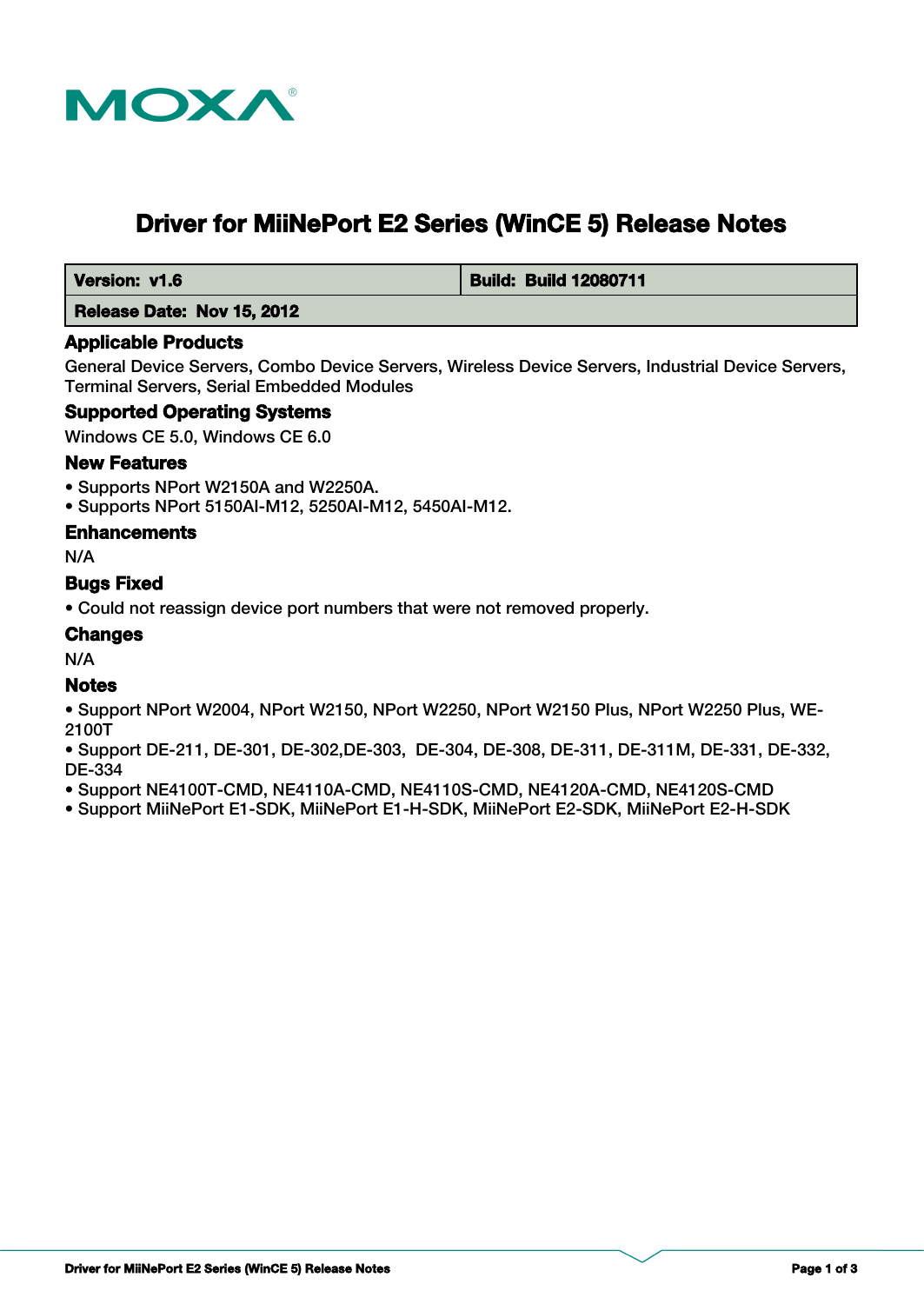

 **Release Date: N/A**

# **Applicable Products**

General Device Servers, Combo Device Servers, Wireless Device Servers, Industrial Device Servers, Terminal Servers, Serial Embedded Modules

#### **Supported Operating Systems**

Windows CE 5.0, Windows CE 6.0

#### **New Features**

- Supports MiiNePort E1/E1-H/E2/E2-H SDK.
- Supports MiiNePort W1.

#### **Enhancements**

N/A

### **Bugs Fixed**

N/A

# **Changes**

N/A

# **Notes**

• Support NPort W2004, NPort W2150, NPort W2250, NPort W2150 Plus, NPort W2250 Plus, WE-2100T

• Support DE-211, DE-301, DE-302,DE-303, DE-304, DE-308, DE-311, DE-311M, DE-331, DE-332, DE-334

• Support NE4100T-CMD, NE4110A-CMD, NE4110S-CMD, NE4120A-CMD, NE4120S-CMD

• Support MiiNePort E1-SDK, MiiNePort E1-H-SDK, MiiNePort E2-SDK, MiiNePort E2-H-SDK